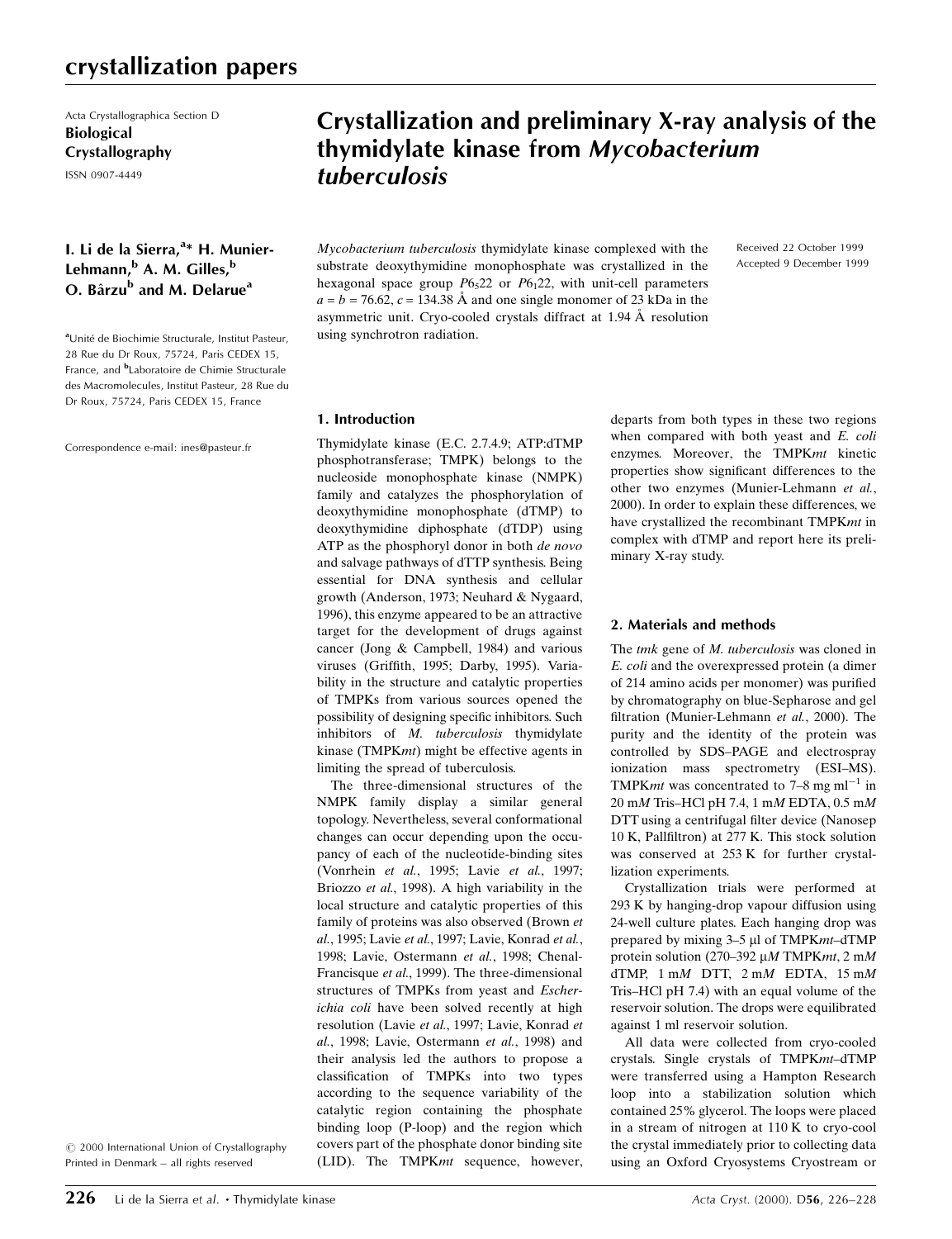|                                               | Nat                 | Nat1                    | EtHgPO <sub>4</sub> |
|-----------------------------------------------|---------------------|-------------------------|---------------------|
| X-ray source (wavelength in $\overline{A}$ )  | In-house $(1.5418)$ | ESRF ID14-3 (0.94)      | LURE (1.28)         |
| Detector                                      | MAR imaging plate   | <b>MARCCD</b>           | MAR imaging plate   |
| Crystal-to-detector distance (mm)             | 250                 | $120(250)$ <sup>+</sup> | 200                 |
| Total rotation scan‡ $(°)$                    | 71                  | $80(80)$ <sup>+§</sup>  | 82                  |
| Exposure time (s)                             | 1800                | $5(1)$ †                | 420                 |
| Space group                                   | $P6522$ or $P6122$  | $P6522$ or $P6122$      | $P6522$ or $P6122$  |
| Unit-cell parameters                          |                     |                         |                     |
| $a, b$ <sub><math>_{\circ}</math></sub> $(A)$ | 74.92               | 76.62                   | 76.84               |
| c(A)                                          | 131.28              | 134.38                  | 134.98              |
| Resolution $(A)$                              | $20 - 3.6$          | $40 - 1.9$              | $12 - 3.0$          |
| Total number of reflections                   | 21067               | 184620                  | 22643               |
| Number of unique reflections                  | 2799                | 18761                   | 4571                |
| Multiplicity                                  | 7.5(7.9)            | 9.5(7.1)                | 5.0(4.8)            |
| Completeness (%)                              | 99.9 (99.9)         | 100(99.9)               | 90.7 (91.2)         |
| $R_{\text{merge}}$                            | 0.131(0.202)        | 0.052(0.374)            | 0.094(0.120)        |
| $I/\sigma(I)$                                 | 22.0(14.0)          | 37.4 (6.95)             | 26.1(19.5)          |
| $R_{\rm iso}$ ††                              |                     |                         | 0.173               |

² Values for the low-resolution pass are in parentheses. ³ All collections were carried out with an oscillation angle of 1°. § With three passages per oscillation angle.  $\P$   $R_{\text{merge}} = \sum_h \sum_i |I_{hi} - \langle I_h \rangle| / \sum_h \sum_i I_{hi}$ , where  $I_{hi}$  is the *i*th observation of the reflection *h*, while  $\langle I_h \rangle$  is the mean intensity of reflection *h*.  $\dagger \dagger R$ and the native structure-factor amplitudes, respectively.



#### Figure 1

(a) SDS-PAGE (12.5%). Pharmacia molecularweight markers are indicated on the right. Lane 1, TMPKmt after three weeks at room temperature; lane 2, TMPKmt-dTMP complex under the same conditions; lane 3, TMPK $m\bar{t}$ -dTMP complex in presence of 1 mM EDTA and 0.5 mM DTT. (b) High Density Phast Gel (SDS, 8-25%). Lane 1, TMPKmt protein solution used for crystallization; lane 2, washed crystals of the TMPKmt-dTMP complex; lane 3, Biorad molecular-weight markers (molecular weights are indicated on the right).

were cryo-cooled and stored in liquid nitrogen for further data collection.

Several heavy-atom derivatives were screened in order to solve the structure by MIR methods. TMPKmt-dTMP crystals were soaked in the stabilization solution with increased concentration of ammonium sulfate and heavy-atom reagents.

Diffraction data from the first native and the mercury-derivative crystals were processed using the MARXDS package (Kabsch, 1988 $a,b$ ). Data from the second native crystal were processed with the DENZO/SCALEPACK suite of programs (Otwinowski & Minor, 1997). The CCP4 package (Collaborative Computational Project, Number 4, 1994) was used to calculate observed structure factors and their intensity distribution (TRUNCATE) and scale native data to derivative data (FHSCAL). The Patterson maps were interpreted with the automated procedure developed in the program HEAVY (Terwilliger & Eisenberg, 1987) and the heavy-atom position was refined with MLPHARE



Figure 2

A typical crystal of the TMPK $mt$ -dTMP complex, measuring 0.3 mm in the longest dimension.

 $(CCP4)$ ; *DM*  $(CCP4)$  was used for solventflattening calculations.

#### 3. Results and discussion

The TMPKmt was of high purity. The mass of the protein in ESI-MS of 22 635.89  $\pm$ 2.23 Da corresponds to that calculated from the sequence (22 634.58 Da) within the estimated error. Crystals of the TMPKmtdTMP complex grown using the same reservoir solution without EDTA and reducing agent were not stable and diffracted poorly. Biochemical analysis showed that in the presence of 2 mM dTMP, TMPKmt was proteolyzed into two fragments (Fig. 1a), one corresponding to residues 1–148 (molecular mass of 15 507.98  $\pm$ 1.17 Da determined by ESI-MS). When 1 mM EDTA and 0.5 mM DTT were included in buffers used for purification of the TMPK $mt$  (Fig. 1a) and crystallization of the TMPKmt-dTMP complex, this phenomenon was suppressed (Fig. 1b).

The best crystals were obtained with a reservoir solution consisting of 35% ammonium sulfate, 2% PEG 2000, 0.1 M MES pH 6.0,  $2 \text{ m}$   $\beta$ -mercaptoethanol,  $25 \text{ m}$ magnesium acetate. Suitable TMPKmtdTMP bipyramidal crystals appeared after about one month (Fig. 2) and have typical dimensions of up to  $150 \times 150 \times 300 \,\mu$ m. They belong to space group  $P6<sub>5</sub>22$  or  $P6<sub>1</sub>22$ , with unit-cell parameters  $a = b = 76.62$ ,  $c = 134.38$  Å for the best single-crystal data set collected thus far. Assuming one TMPKmt-dTMP monomer per asymmetric unit, the volume of the asymmetric unit divided by the protein molecular weight  $(V_m)$  value is 2.48  $\AA^3$  Da<sup>-1</sup> and the solvent content is 50%, which is near the average values found for most protein molecules (Matthews, 1968).

A cryo-cooled TMPKmt-dTMP crystal diffracted X-rays to 3.6 or 1.9 Å using inhouse and synchrotron X-ray radiation, respectively. Data were collected from two TMPKmt-dTMP native crystals (Table 1). A complete data set for a first crystal diffacting to 3.6 Å was obtained using Cu  $K\alpha$  radiation from a rotating-anode generator. Two data sets for the second crystal were collected at high  $(1.9 \text{ Å})$  and low  $(3.68 \text{ Å})$  resolution using the ESRF synchrotron-radiation facility, Grenoble.

Diffraction data from an  $EtHgPO<sub>4</sub>$  heavyatom derivative was obtained (Table 1) at  $3 \text{ Å}$  resolution using synchrotron X-ray radiation at the LURE laboratory, Orsay. The isomorphous difference Patterson map revealed one heavy-atom site. The heavyatom position was refined at  $9-3.8 \text{ Å}$  reso